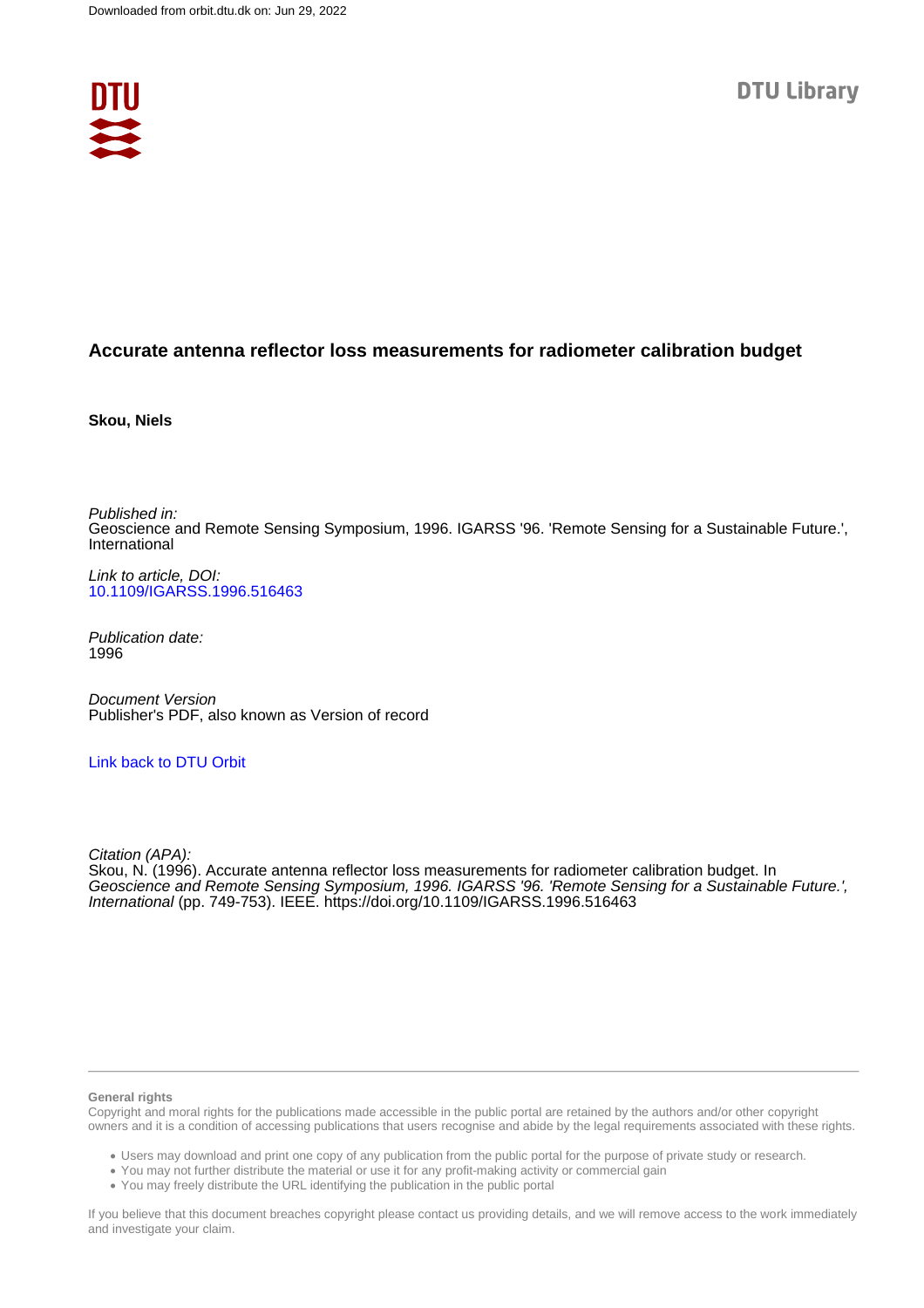## **Accurate Antenna Reflector Loss Measurements for Radiometer Calibration Budget**

**Niels Skou** 

**Danish Center for Remote Sensing, Electromagnetics Institute Technical University of Denmark (TUD), B-348, DK-2800 Lyngby, Denmark. Phone: (45) 45 88 14 44, Fax: (45) 45 93 16 34, E-mail: ns@etni.dtu.dk** 

## **ABSTRACT**

Antenna reflector losses may play an important role in the calibration budget for a microwave radiometer. If the losses are small they are difficult to measure by traditional means. However, they can be assessed directly by radiometric means using the sky brightness temperature as incident radiation. The paper describes how such measurements are carried out as well as a suitable experimental set-up. The main reflector of the European Space Agency's MIMR system is used to demonstrate the principle.

## **INTRODUCTION**

The fundamental pre-launch calibration of spacebome radiometer systems is normally carried out with the instrument inside a thermal vacuum chamber which also includes a calibration target viewed by the radiometers antenna system. The calibration target is very accurately temperature controlled and is able to provide brightness temperatures over a wide range, typically some 77 K to some 300 K. Such a **tar**get is difficult and expensive to develop - especially if it has to be large in order to serve a large aperture system. **A** thermal vacuum chamber is also not a cheap and trivial installation - especially if it has to be large. For these reasons it may be necessary to dismount the antenna reflector and carry out the calibration with the feed horns viewing the calibration target. Thus reflector losses must be accurately assessed so tbat they can be compensated for in the data analysis.

The reflection coefficient for a specimen of the reflector material can be measured on a network analyzer. However, if the reflection coefficient is close to 1, which it will be for a decent reflector, it tums out to be difficult if not impossible to achieve the necessary measurement accuracy. On the other hand it is really the emissivity of the reflector material we need for the radiometric calibration correction, and this can be measured directly and accurately down to very small values by radiometric means.

## **MEASUREMENT SETUP**

The reflector to be measured, or a specimen of its material, is placed in a large metal bucket together with a radiometer and a suitable horn antenna. The device under test reflects the clear sky brightness temperature into the radiometer hom. The bucket diverts antenna sidelobes and spillover towards clear sky.

Figure 1 shows how the reflector emissivity is measured in a 3-step process using the sky temperature **as** radiation 0-7803-3068-4/96\$5.000 1996 IEEE



(a) Reflector and lossless plate



(c) Reflector and absorber

Figure **1:** Measurement schedule

source. First the sky temperature  $T_{B,S}$  is measured using a lossless plate (in this case a silver plated aluminium plate):

$$
T_{B,1} = n \cdot T_{B,S} + (1 - n) T_{B,S} = T_{B,S}
$$

749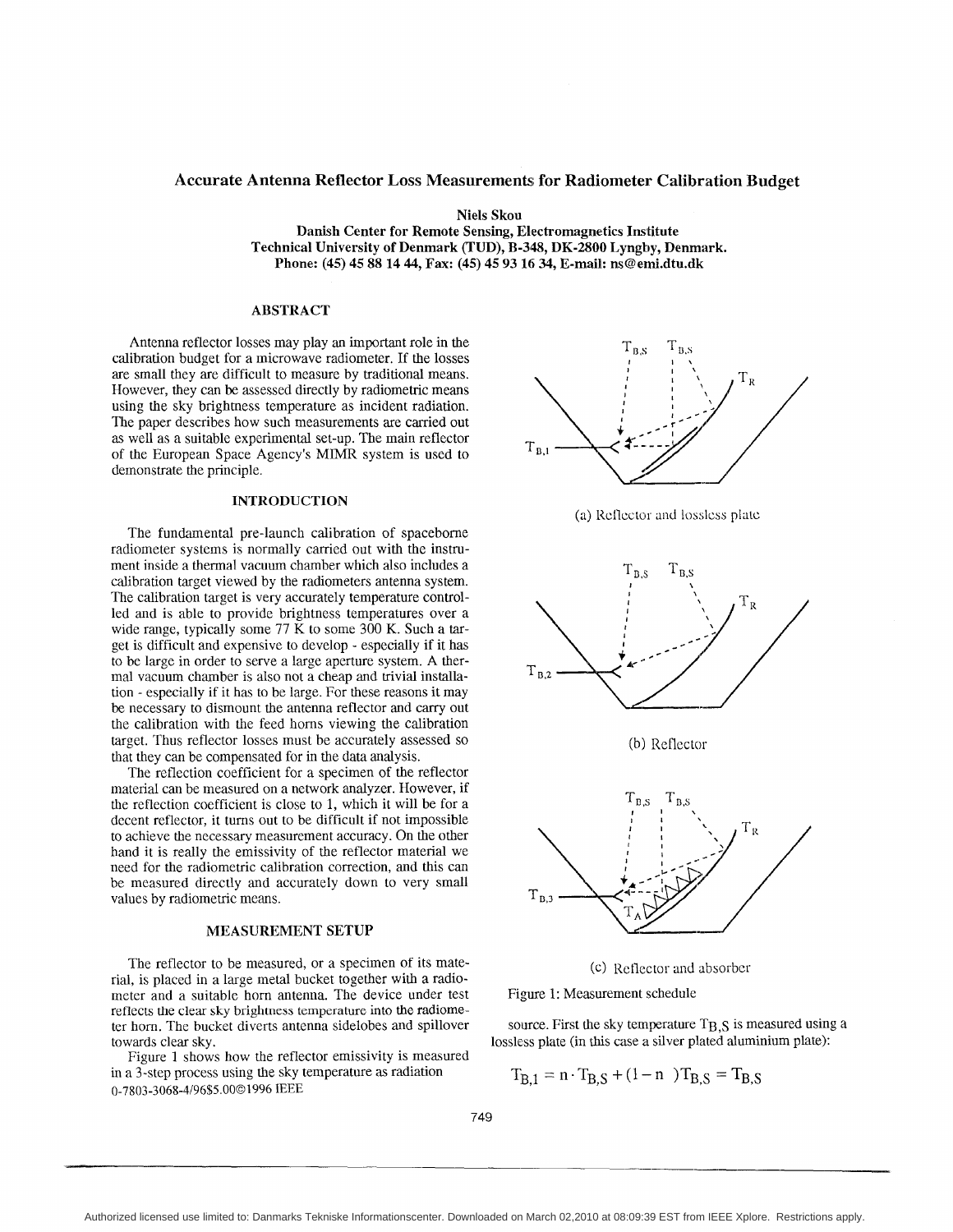where n is the beam filling factor of the plate. n is assumed large and the emissivities of the reflector and the bucket are assumed small. This step can be regarded as an inter-calibration of the radiometer and the sky temperature. Secondly, the reflector alone is measured:

$$
T_{B,2} = n \Big( T_R \cdot \varepsilon + T_{B,S} (1 - \varepsilon) \Big) + (1 - n) T_{B,S}
$$

where  $T_R$  is the temperature of the reflector and  $\varepsilon$  is its emissivity. If the reflector is very good (low loss) the difference between  $T_{B,1}$  and  $T_{B,2}$  is small. Finally, in the 3rd step an absorber having the same physical size as the lossless plate is measured:

$$
T_{B,3} = n \cdot T_{B,A} + (1 - n) \cdot T_{B,S}
$$

where  $T_{B,A}$  is the physical (hence also the brightness) temperature of the absorber.

Solving the above *3* equations we find:

$$
n = \frac{T_{B,3} - T_{B,1}}{T_{B,A} - T_{B,1}} \qquad (1)
$$

$$
\varepsilon = \frac{T_{B,2} - T_{B,1}}{n(T_{R} - T_{B,1})} \qquad (2)
$$

It is seen that  $T_{B,S}$  has to be constant throughout the experiment. So, only clear days without clouds can be used. Also the radiometer must be stable throughout an experiment. If the reflector is very good the difference  $T_{B,2} - T_{B,1}$ (which is the dominating factor in determining the emissivity) become small and the requirement to stability become stringent. The crucial steps (a) and (b) are measured several times alternating between them. The time between successive measurements is kept to 2 minutes. Thus the time difference (important versus stability) is short and measurements of the same situation is repeated enabling drifts to be checked.

The aluminium lined bucket has an opening of 3 **x** 3 m and a height of 1.2 m. The lossless plate is 0.5 x 0.5 m. 3 noise-injection radiometers *(5,* 17 and 34 GHz) with associated 25 dB standard gain horns are used for the measurements. The brightness temperatures are measured with a standard deviation of 0.1 K.

The *5* GHz standard gain hom is very large compared with the lossless plate and it has been found useful to also employ a smaller horn (see later).

#### **THEORETICAL EMISSIVITY**

With the notation  $R_s$  = surface resistivity, and  $\eta$  = impedance of intrinsic medium, the power reflectivity for a good conductor is:

$$
\rho=1\!-\!\frac{4R_s}{\eta}
$$

 $\eta = 377$  when the intrinsic medium is air as in our case.  $p = 1$ - $\varepsilon$  in case of no transmission which we can assume with good confidence, considering our relatively thick metal  $\eta = 377$  when the intrinsic medium is air as in our case<br>  $\rho = 1$ - $\varepsilon$  in case of no transmission which we can assume with<br>
good confidence, considering our relatively thick meta<br>
plates.<br>
For the surface resistivity we

For the surface resistivity we find:  $R_s = \sqrt{\frac{\pi f \mu}{\sigma}}$  or for

non-magnetic material:

$$
R_s = \sqrt{\frac{\pi \cdot f \cdot \mu_o}{\sigma}} = 2\pi \cdot \sqrt{\frac{f}{\sigma \cdot 10^7}}
$$

where  $\sigma$  is the conductivity, and f the frequency. Hence we find

$$
\varepsilon = \frac{1}{15} \sqrt{\frac{f}{\sigma \cdot 10^7}}
$$

Inserting the conductivity for typical metals we find the values shown in Table 1.

|              | Conductivity         | Emissivity        |           |
|--------------|----------------------|-------------------|-----------|
|              | $s$ ( $s/m$ )        | $17 \mathrm{GHz}$ | 34 GHz    |
| Silver       | 6.17x10 <sup>7</sup> | 0.00035           | 0.00049   |
| Copper       | $5.80 \times 10^7$   | 0.00036           | 0.00051   |
| Aluminium    | $3.72 \times 10^7$   | 0.00045           | 0.00064   |
| <b>Brass</b> | 1.57x107             | 0.00069           | 0.00098   |
| lron         | $1.12 \times 10^7$   | $0.00082*$        | $0.0012*$ |

neglecting magnetic properties at frequency in question

Table 1: Emissivity of some conductors

It is seen that the difference between silver and copper is minute but also aluminium is very close.

If we want to measure emissivities in the 0.01 range then the silver plate can be considered lossless. However, if emissivity measurements in the range around  $0.001$  is wanted then corrections are needed.

## **MEASUREMENTS ON METAL PLATES**

From preliminary network analyzer measurements it is expected that the emissivity of the MIMR reflector is quite small. Hence, it is of interest to assess "emissivity resolution" i.e. the lower limit of what can be measured with the present setup. To this end different metal plates have been measured against the "lossless" plate in the bucket. Like for the normal measurement procedure the test plate and the lossless plate are measured several times alternating between them and with 2 minutes between measurements. Also the absorber is measured to determine the beam filling factor the usual way.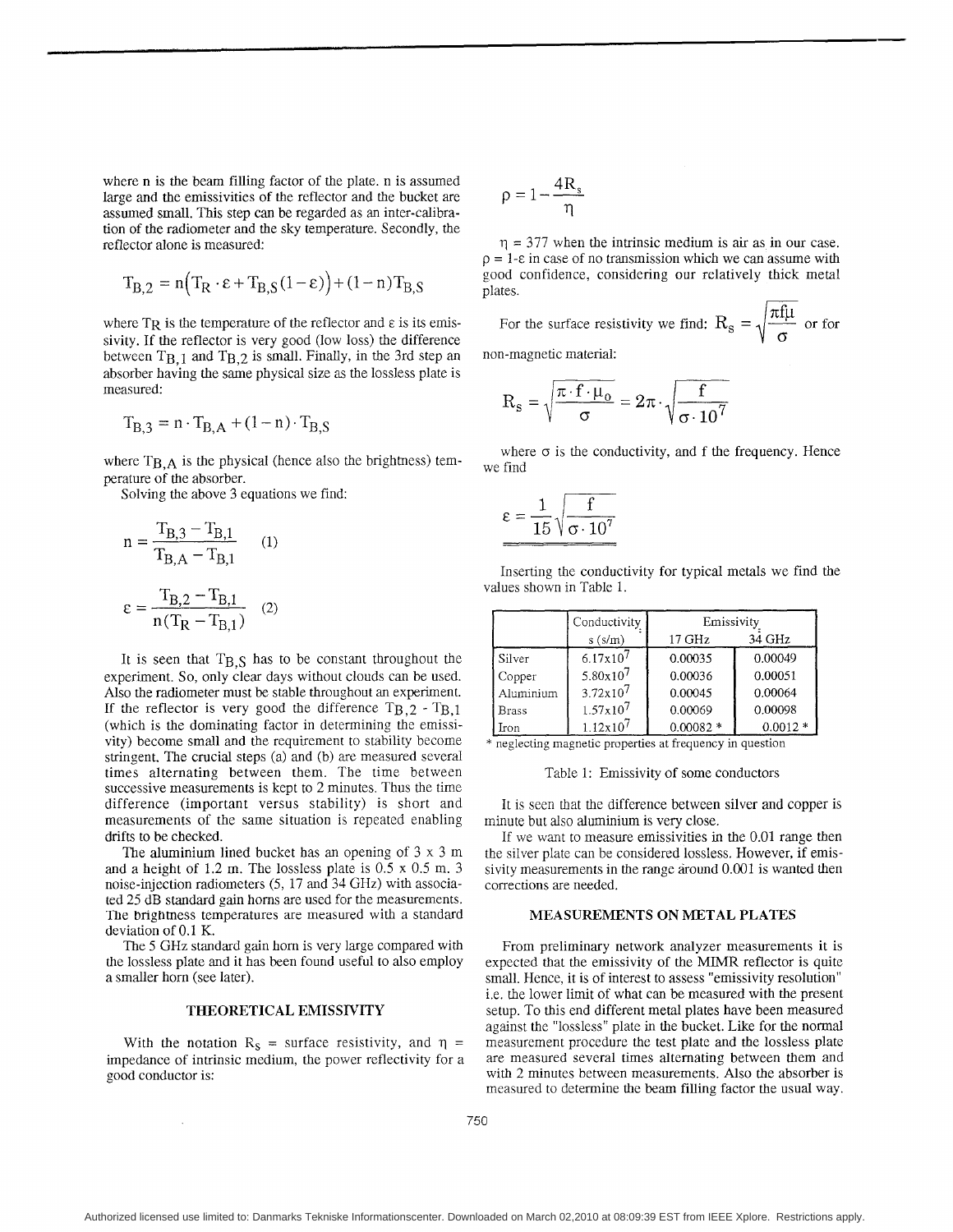The test plates are of course exactly the same size as the "lossless" plate.

Figure 2 presents results from a preparatory exercise measuring the difference between an iron plate and the lossless plate. The magnetic properties of the iron plate is not known so the actual value of the emissivity is not known. It is evident from looking at the bar diagram in Figure 2 that the iron plate has an emissivity large enough to be measurable by the method employed. The reflected brightness temperatures are in the iron case systematically larger than in the lossless case. By averaging we find for iron:  $T_{B,2} = 17.94$  K, for the lossless case:  $T_{B,1} = 17.50$  K. Inserting in formulas (1) and (2), we find:  $n = 0.9814$  and  $\varepsilon = 0.0017$ . The beam filling factor is good. The emissivity value and the systematic behaviour of the bar diagram lead us to state that the method can measure emissivity values somewhat smaller than 0.0017.



Figure 2: 34 Ghz measurement of iron and silver plates

In an attempt to find the limiting value of emissivity that we can measure, a brass plate is used in the following experiments. Figure 3 reports a 17 GHz measurement and it is noted that good stability prevails but there is no systematic pattem in the bar chart. The calculated emissivity is as low as  $\epsilon$  = -0.0002 also indicating that we cannot see the difference between brass and silver. Hence, we cannot measure the emissivity of brass at 17 GHz (0.00069 theoretically).

The next experiment, see Figure 4, concerns the measurement of brass at 34 GHz. At this frequency the theoretical emissivity is  $\varepsilon = 0.001$ . A careful inspection of the bar chart shows that in all cases, but measurement "4", going from brass to silver results in lower brightness temperature while going from silver to brass results in bigher brighmess temperature. Hence, there is a systematic and reasonable pattem in the bars and we can feel confident that we can perform an emissivity assessment. By proper averaging and using the usual formula we find  $\varepsilon = 0.0008$  which is in fair agreement with the theoretical value bearing in mind that it is not corrected for **losses** in the so-called "lossless" plate.

Hence, it is seen that we can measure an emissivity of 0.001. However, the results from similar other experiments not reported here show that in some cases we can see the difference between the lossless plate and the brass plate, in others not. In no case can a difference be detected at 17 GHz.



Figure 3: 17 GHz measurement of brass and silver plates



Figure 4: 34 GHz measurement of brass and silver plates

This indicates that even this figure is marginal and we can certainly not measure smadler values. We conclude that the lower limit for emissivity measurable by the present setup is 0.001.

#### **MIMR REFLECTOR MEASUREMENTS**

In the following a few examples of measurements on the MIMR reflector itself shall be presented. Figure *5* shows 34 GHz results. (a) and (b) refer to the measurement steps, see Figure 1. Stability is good and by proper averaging we find:

 $T_{B,1} = 13.02 \text{ K}, T_{B,2} = 13.07 \text{ K}, T_{B,A} = T_{R} = 273 \text{ K},$  $T_{B,3} = 252.11$  K, and using the usual formulas (1) and (2): n  $= 0.9196$ ,  $\varepsilon = 0.0002$ 

The beam filling factor is good, but we cannot measure any difference between the reflector and the lossless plate. This is indicated by the low emissivity value, and also evident from the bar diagram in Figure *5.* 

Several experiments were carried out spread out over the period from August to December covering physical temperatures from  $27^{\circ}$ C to -4 $^{\circ}$ C. In no case could any statistically significant difference be observed. This was also the case at 17 GHz.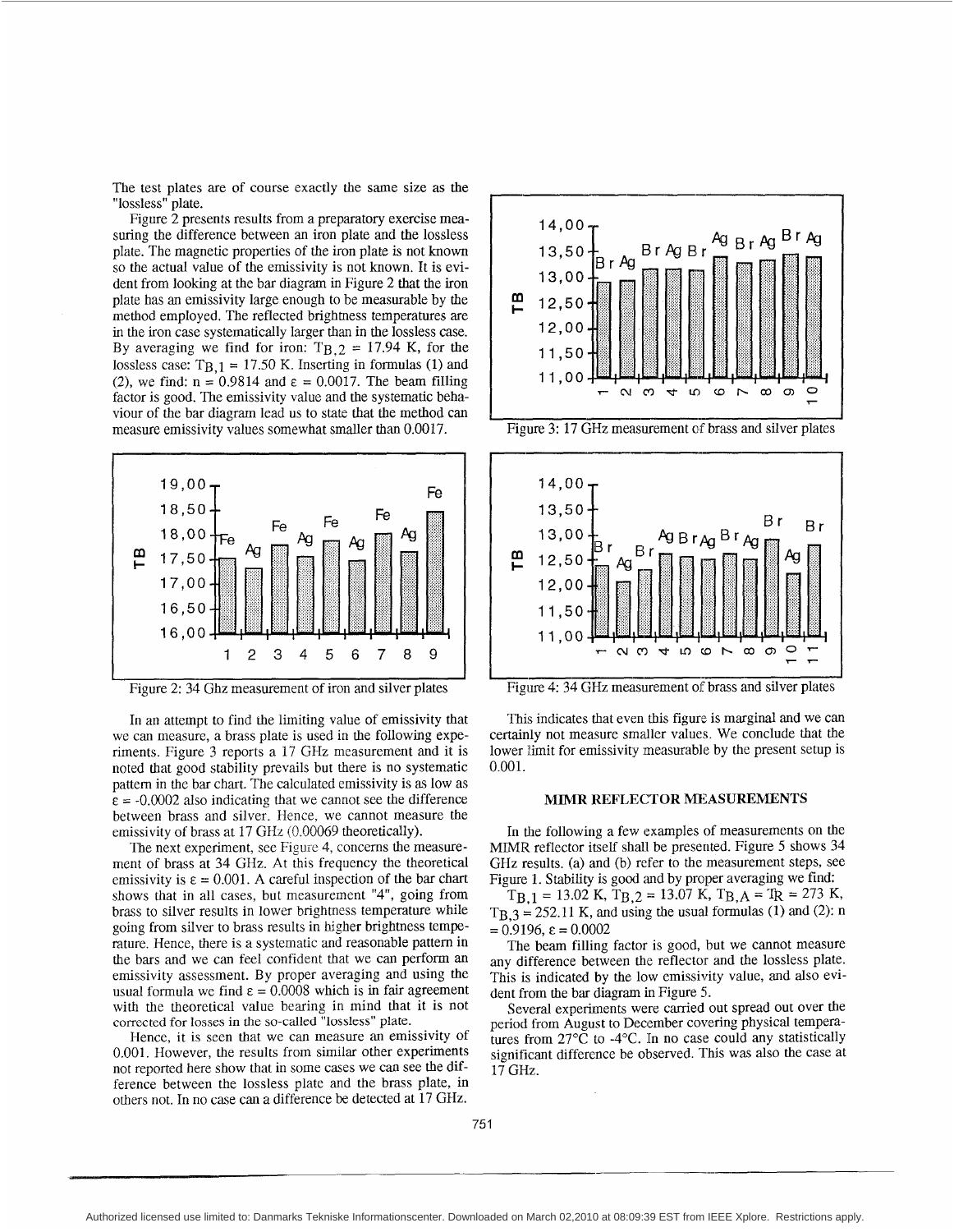



The *5* GHz measurements are of special interest. The MIMR reflecter is manufactured in carbon fibre with a very thin metallization **as** reflecting surface. One could be nervous about the performance at the low frequency with its larger skin depth.

The *5* GHz measurements start out with an example where the large standard gain horn is used, see Figure 6. We find n  $= 0.7589$ , and  $\varepsilon = -0.0043$ . This measurement indicates that the MIMR reflector is better than the lossless plate which is of course nonsense. The beam filling factor is poor due to the large hom. In Figure 7 the situation is rectified by using the small horn. Here we find  $n = 0.8824$  and  $\varepsilon = -0.0003$ . Now we find the well known situation: provided satisfactory beam filing factor we cannot measure the difference between the MIMR reflector and the lossless plate.



Figure 6: *5* GHz measurement of the MIMR reflector, large horn.

The question of beam filling factor was examined by further experiments also at the higher frequencies by varying the distance between the horn and the reflector / lossless plate. **As** soon **as** the beam filling factor reaches close to 90% we get reasonable measurements, and things do not change even if the factor is further enlarged The explanation to this behaviour is sought in edge illumination problems: When the beam filling factor is inadequate for whatever reason

(distance too large, hom too big) reflections / diffraction in the edges of the lossless plate contributes significantly to the received radiation. The bias by these contributions can only go in one direction since the nadir brighmess temperature is the lowest possible and could thus explain our problems.



Figure 7: 5 GHz measurements of the MIMT reflector, small hom

## **DISCUSSIONS** AND **CONCLUSIONS**

- The experiments with different metal plates indicate that the present measurement setup cannot measure emissivities below 0.001. It is for example obvious that we cannot measure the difference between aluminium and silver (the "lossless" plate), and the bucket can be regarded as lossless.
- The experiments with the MIMR reflector show that in the frequency range 5-34 GHz we cannot see any difference between the reflector and the lossless plate. It is believed that the reflector (which is manufactured in carbon fibre and coated with a thin layer of aluminium) concerning emissivity approaches that of an aluminium plate (emissivity in the range of  $0.00024 - 0.00064$ ). This cannot, however, be proven by the present measurements due to the  $\varepsilon = 0.001$  limit stated above. But we can conclude that in the frequency range *5* - **34** GHz the emissivity of the MIMR reflector is below 0.001.
- Measurements have been carried out in the temperature range  $+27^{\circ}$  C to  $-4^{\circ}$  C. No dependence on temperature is found.
- The sky brightness temperature reflected in **a** reflector having an emissivity of 0.001 and a physical temperature of 300 K is only modified by 0.3 K. The somewhat higher brighmess temperatures from Earth targets are modified correspondingly less (some 0.2 K worst case). This means that correction for MIMR main reflector losses are hardly warranted. 0.2 K must be included in the calibration budget.
- If better values for the emissivity of the MlMR reflector are needed the way forward is to adopt a slightly different measurement concept: a specimen of the reflector material having the shape and size of the lossless plate must be manufactured. The specimen and